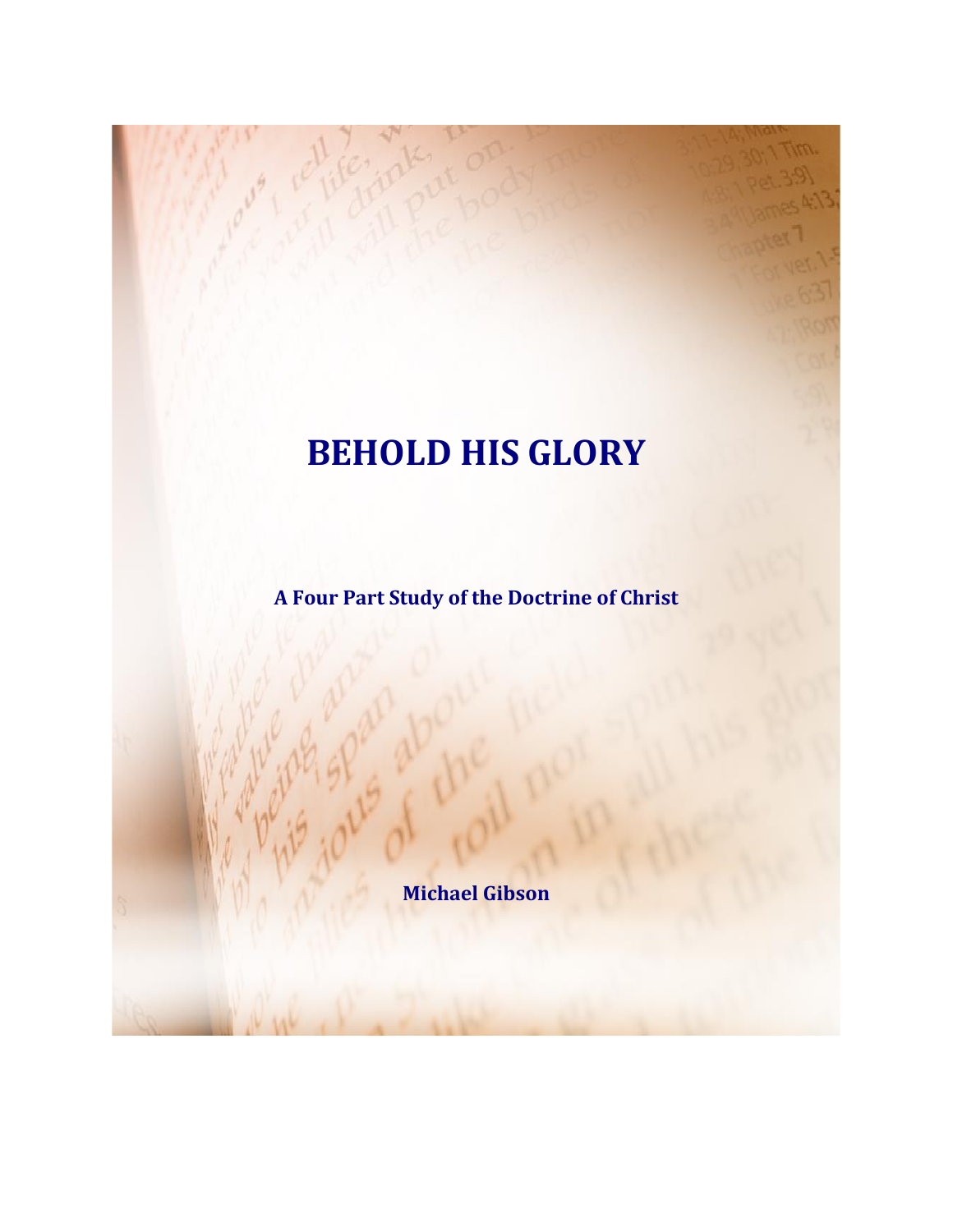## **BEHOLD HIS GLORY**

**A Four Part Study of the Doctrine of Christ**

**Michael Gibson**

© In the Light, 2016, In the Light Ministries. New Testament Body of Christ.

NTBC Publishers. San Diego, CA, USA

All Rights Reserved.

May not be reproduced in any form without prior written consent from the publisher or copyright holder.



www.inthelight.cc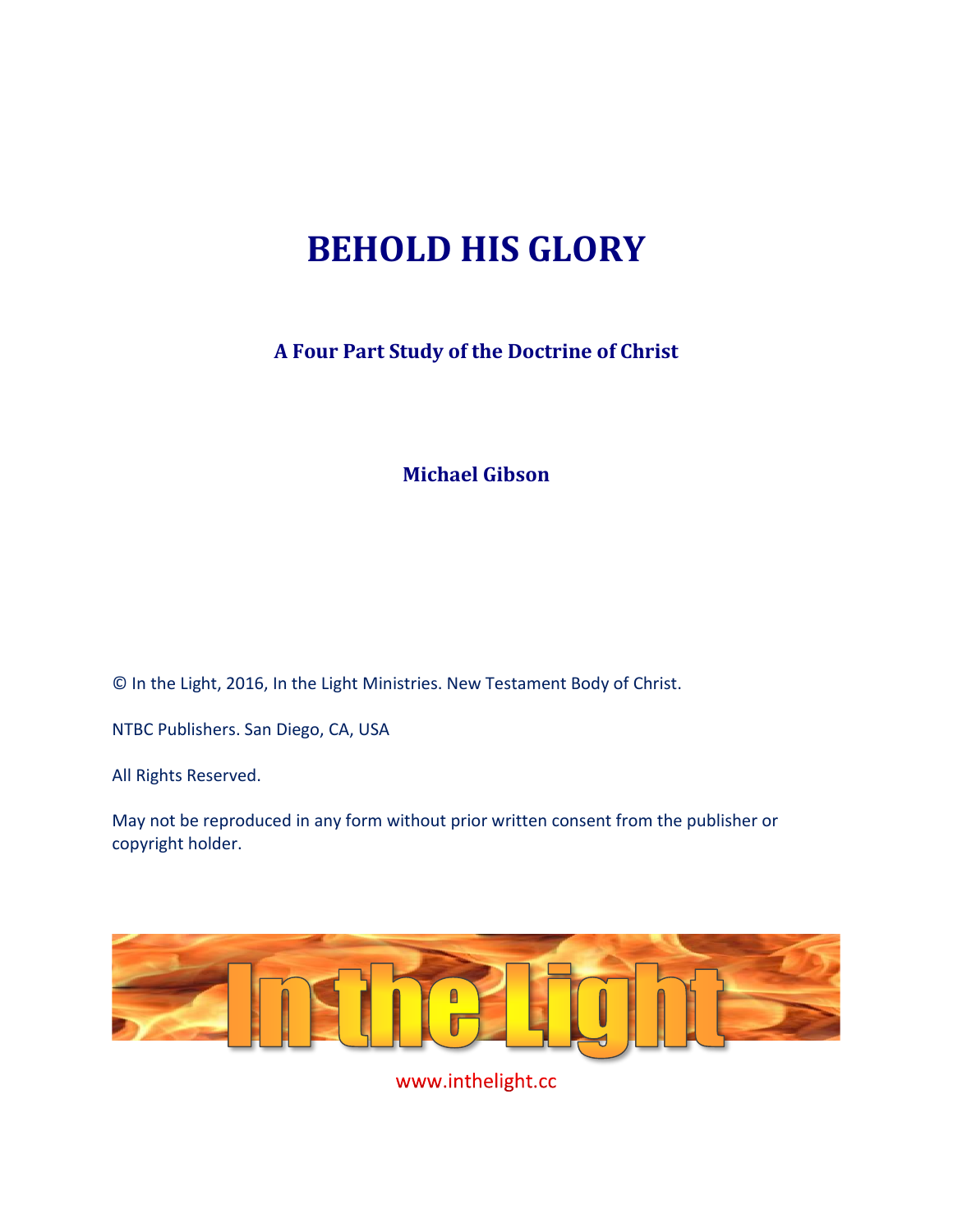

Genesis 1:1.In the beginning God created the heaven and the earth.

Isaiah 44:24.Thus saith the Lord, thy redeemer, and he that formed thee from the womb, "I am the Lord that maketh all things; that stretcheth forth the heavens ALONE; that spreadeth abroad the earth by MYSELF."

In reading these two scriptures together, we find two important truths. These are, first of all that God is the creator of all. Second, we see he created all things alone and by himself. There were no co-creators with him.

John 1:10.He was in the world, and the world was made by him, and the world knew him not.

Here the apostle John informs us that Jesus is the Creator. God created all things alone and by himself, yet here we find out that Jesus is the Creator. The only thing this could mean is that Jesus alone is God, and that Jesus alone is the Creator. He had no other helpers.

#### \*\*\*\*\*\*\*\*\*\*\*\*\*\*\*\*\*\*\*\*

Exodus 3:13-15.And Moses said unto God, "Behold, when I come unto the children of Israel, and shall say unto them, 'The God of your fathers hath sent me unto you'; and they shall say to me, 'What is his name?' What shall I say unto them?" And God said unto Moses, "I AM THAT I AM, " and he said, "Thus shalt thou say unto the children of Israel, I AM hath sent me unto you," and God said moreover unto Moses, "Thus shalt thou say unto the children of Israel, 'The Lord God of your fathers, the God of Abraham, the God of Isaac, and the God of Jacob, hath sent me unto you.' This is my name forever; and this is my memorial unto all generations."

The God of Abraham, Isaac and Jacob wants to be remembered as I AM.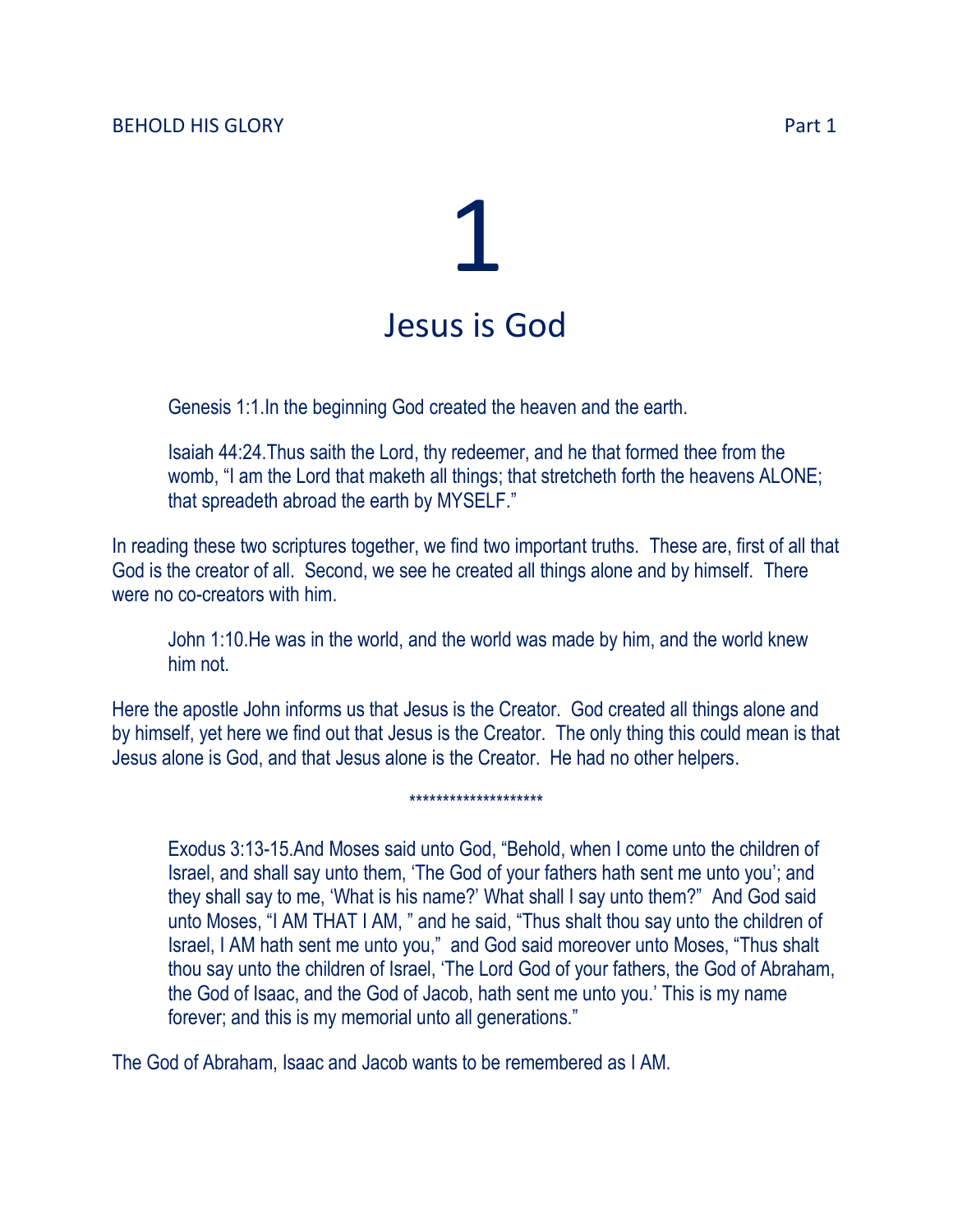John 8:57-58.Then said the Jews unto him, "Thou art not yet fifty years old, and hast thou seen Abraham?" Jesus said unto them, "Verily, verily, I say unto you, before Abraham was, I AM."

Jesus boldly proclaimed to his friends and his enemies that he is, himself, the one who is I AM.

### \*\*\*\*\*\*\*\*\*\*\*\*\*\*\*\*\*\*\*\*

Deuteronomy 6:4-5.Hear, O Israel, the Lord our God is one Lord, and thou shalt love the Lord thy God with all thine heart, and with all thy soul, and with all thy might.

We are called upon to believe in and worship the one true God of Israel. We are allowed to serve no other.

John 20:26-31.And after eight days again his disciples were within, and Thomas with them. Then came Jesus, the doors being shut, and stood in the midst, and said, "Peace be unto you." Then saith he to Thomas, "Reach hither thy finger, and behold my hands; and reach hither thy hand, and thrust it into my side; and be not faithless, but believing." And Thomas answered and said unto him, "My Lord and my God." Jesus saith unto him, "Thomas, because thou hast seen me, thou has believed: blessed are they that have not seen, and yet have believed." And many other signs truly did Jesus in the presence of his disciples, which are not written in this book, but these are written, that ye might believe that Jesus is the Christ, the Son of God, and that believing ye might have life through his name."

We are to love and serve the God of Israel and to have no other gods before him. Jesus revealed himself to all of the apostles as their Lord and their God. Therefore, he is exalted to the highest place of honor in the universe. Also note, in John's comments verses 26-31, Jesus is referred to as Lord, God, Christ and the Son of God. We are to believe he is all that John says he is.

### \*\*\*\*\*\*\*\*\*\*\*\*\*\*\*\*\*\*\*

Deuteronomy 32:3-6, 18. Because I will publish the name of the Lord: ascribe ye greatness unto our God. He is the Rock, his work is perfect: for all his ways are judgment: a God of truth and without iniquity, just and right is he. They have corrupted themselves, their spot is not the spot of his children. They are a perverse and crooked generation. Do ye thus requite the Lord, O foolish people and unwise? Is not he thy FATHER that hath bought thee? Hath he not made thee, and established thee? (emphasis added)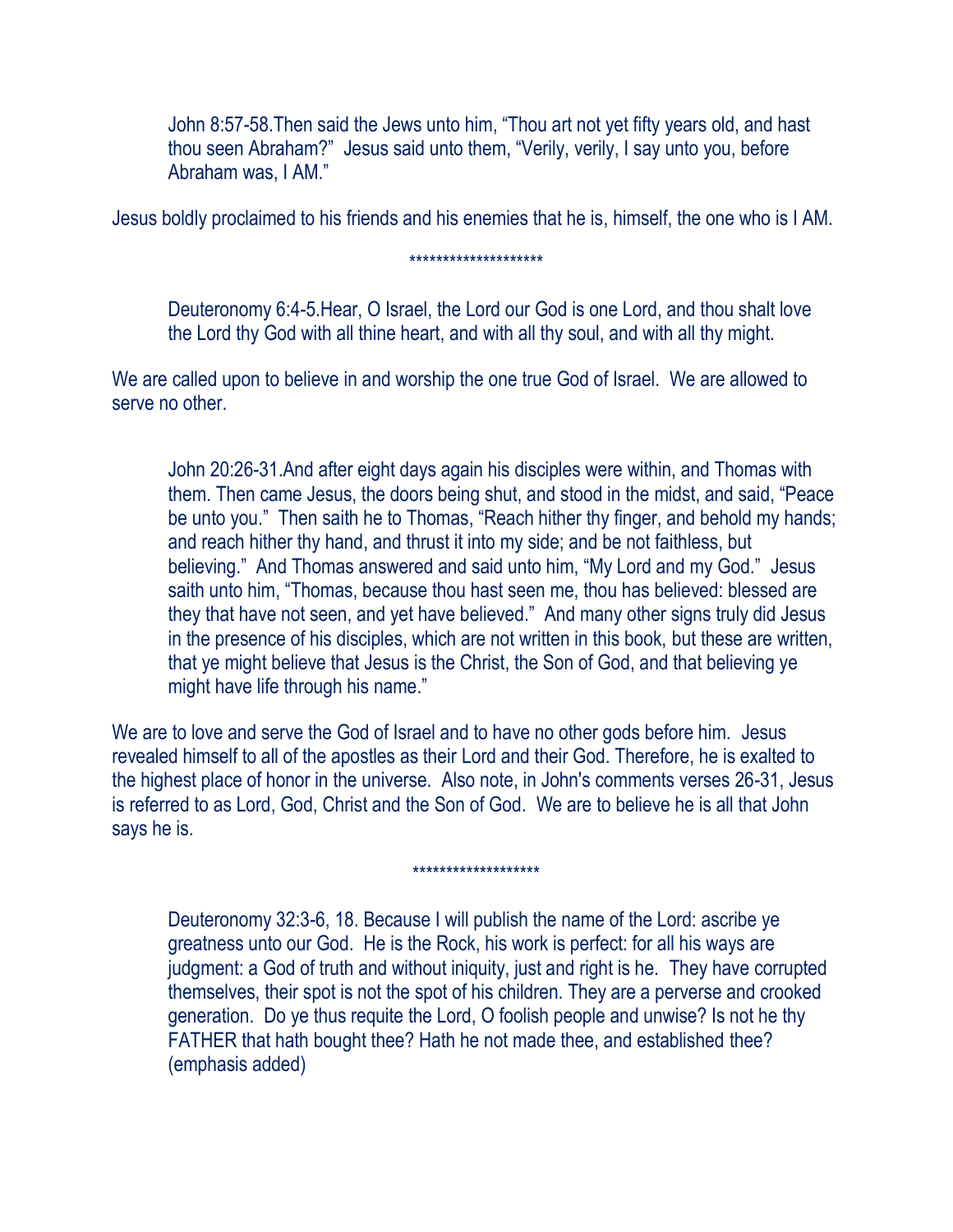Verse 18.Of the Rock that begat thee thou art unmindful, and hast forgotten God that formed thee.

Moses refers to God as the Rock. He says plainly that the Rock is their father in verse 6. Since he is the one in verse 18 who has begotten them again he confirms the Rock is their father.

Psalms 89:26. He shall cry unto me, "Thou art my father, my God, and the Rock of my salvation."

Here we are shown by God himself how he was addressed by David. My FATHER, My GOD, and the ROCK of my salvation.

1 Corinthians 10:1-4. Moreover, brethren, I would not that ye should be ignorant, how that all our fathers were under the cloud, and all passed through the sea; And were all baptized unto Moses in the cloud and in the sea: And did all eat the same spiritual meat; And did all drink the same spiritual drink, for they drank of that spiritual Rock that followed them, and that ROCK WAS CHRIST.

The apostle Paul told the Corinthians "that ROCK WAS CHRIST" (v. 4). Therefore it is clear that Paul believed, before his coming to earth as a man, Jesus was in fact God the father.

### \*\*\*\*\*\*\*\*\*\*\*\*\*\*\*\*\*\*\*\*

Isaiah 43:10-11. "Ye are my witnesses," saith the Lord, "and my servant whom I have chosen: that ye may know and believe me, and understand that I am he. Before me there was no God formed, neither shall there be after me. I, even I, am the Lord; and beside me there is no Saviour."

God is emphatic that he is the only Saviour.

John 4:42. And said unto the woman, "Now we believe, not because of thy saying, for we have heard him ourselves, and know that this is indeed the Christ, the Saviour of the world."

We gather from these several verses that God alone is the Saviour. Yet the people said that Christ was the Saviour of the world. Therefore, there is no doubt Christ is God coming as the Saviour of his people.

\*\*\*\*\*\*\*\*\*\*\*\*\*\*\*\*\*\*\*\*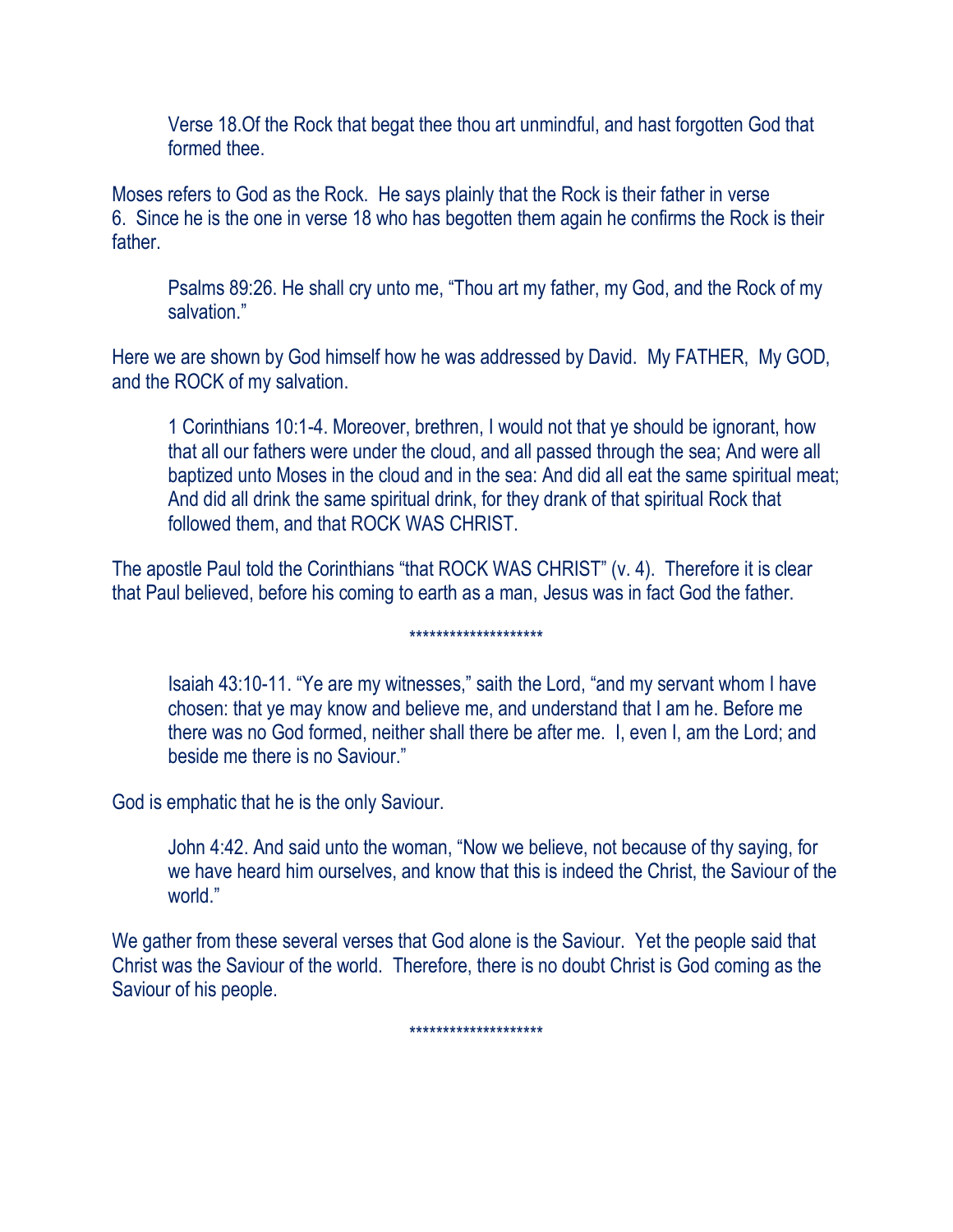Isaiah 44:6. Thus saith the Lord, the King of Israel, and his redeemer the Lord of hosts, "I am the first, and I am the last; and BESIDE ME THERE IS NO GOD." (emphasis added)

The same one who says he is the first and the last says, there is no God beside him. He did not know anything about a multi-person godhead. He is saying, "I, and no one else, am God."

Revelation 2:8. And unto the angel of the church in Smyrna write: These things saith the first and the last, which was dead, and is alive.

Jesus is the one who died and rose again. He claims to be the one who is the only God, period. If there is no God except the first and the last, nobody else can be God except Jesus. Many believe Jesus is merely the second of three persons who are God. They would have him as the one in the middle. Yet he says that he is both the first and the last. So if God the father is the first person, then Jesus is God the father. If the Holy Ghost is the third (last) person, then Jesus is the Holy Ghost, because he is the first and the last.

### \*\*\*\*\*\*\*\*\*\*\*\*\*\*\*\*\*\*\*\*

Isaiah 45:21-22. Tell ye, and bring them near; yea, let them take counsel together: who hath declared this from ancient time? Who hath told it from that time? Have not I, the Lord? And there is no God else beside me, a just God and a Saviour; there is none beside me. Look unto me, and be ye saved, all the ends of the earth, for I am God, there is none else.

If God is plain about anything it is the fact there is no God but he. If he is plain about anything it is that there is no Saviour except himself. And also notice he is the Saviour of all nations. If anyone on earth desires to be saved it must be through him alone.

Titus 2:11-13.For grace of God that bringeth salvation hath appeared to all men, Teaching us that, denying ungodliness and worldly lusts, we should live soberly, righteously, and godly, in this present world; Looking for that blessed hope, and the glorious appearing of the great God and our Saviour Jesus Christ.

Paul is very strong in his assertion that Jesus is both our God and Saviour. As in creation he needs no one besides himself to accomplish his purpose.

### \*\*\*\*\*\*\*\*\*\*\*\*\*\*\*\*\*\*\*\*

Isaiah 9:6-7. For unto us a child is born, unto us a son is given; and the government shall be upon his shoulder; and his name shall be called Wonderful Counsellor, the mighty God, the everlasting Father, the Prince of Peace. Of the increase of his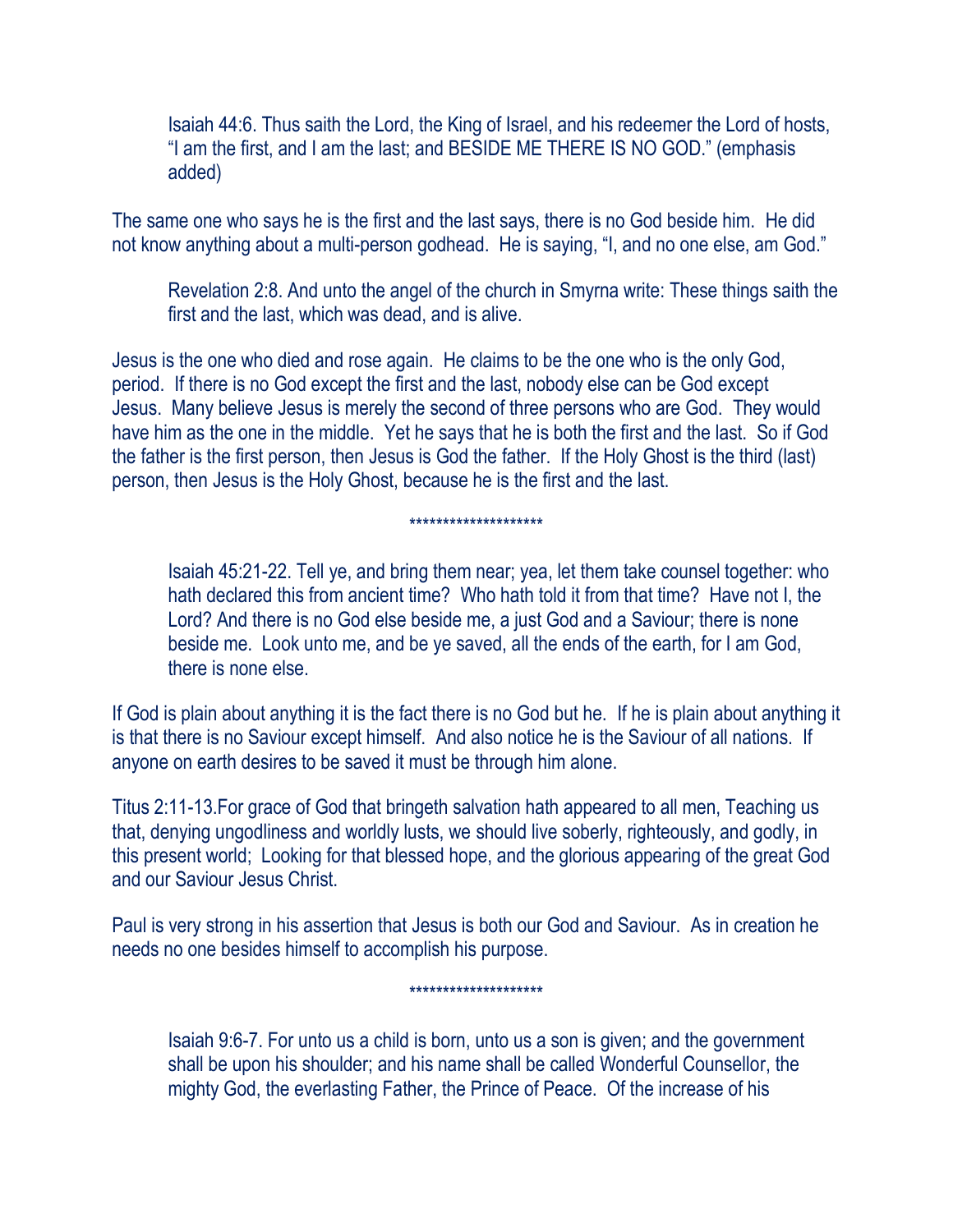government and peace there shall be no end, upon the throne of David and upon his kingdom, to order it, and to establish it with judgment and with justice from henceforth even for ever. The zeal of the Lord of hosts will perform this.

All Christians agree this is a prophecy of the coming of Christ into the world as the Saviour and ruler. It indicates that this son who is given unto us as Saviour and ruler is in reality the one true God himself. His name shall be called MIGHTY GOD-EVERLASTING FATHER, put very plainly God the Father. The Christ is both the child who was born and the everlasting Father! So the mystery of Christ is that he is both the Father and the Son .

1 Timothy 3:16. And without controversy great is the mystery of godliness: God was manifest in the flesh, justified in the Spirit, seen of angels, preached unto the Gentiles, believed on in the world, received up into glory.

So my friends, when was God manifest in the flesh? Was it not when Jesus was born the Son of God? That was the fulfillment of the MIGHTY GOD-EVERLASTING FATHER coming in the flesh.

### \*\*\*\*\*\*\*\*\*\*\*\*\*\*\*\*\*\*\*\*\*\*\*\*\*\*\*\*\*\*\*\*\*\*\*\*

1 Timothy 1:17.Now unto the King eternal, immortal, invisible, the only wise God, be honour and glory for ever and ever. Amen

Here we see Paul believed in one who was the ONLY WISE GOD. He is the King eternal who is immortal. Now let us see who Paul believed was the only true God!

1 Timothy 6:14-16.That thou keep this commandment without spot, unrebukeable, until the appearing of our Lord Jesus Christ: Which in his times he shall shew, who is the blessed and only Potentate, the King of kings, and Lord of lords; Who only hath immortality, dwelling in the light which no man can approach unto; whom no man hath seen, nor can see: to whom be honour and power everlasting. Amen

If Jesus is indeed the King eternal (Kings of kings) he is the only wise God. If Jesus is indeed immortal he is the only true God, for he ONLY has immortality.

Revelation 22:6.And he said unto me, These sayings are faithful and true: and the Lord God of the holy prophets sent his angel to shew unto his servants the things which must shortly be done.

Who did John believe was the LORD GOD of the holy prophets?

Revelation 22:16.I Jesus have sent mine angel to testify unto you these things in the churches. I am the root and the offspring of David, and the bright and morning star.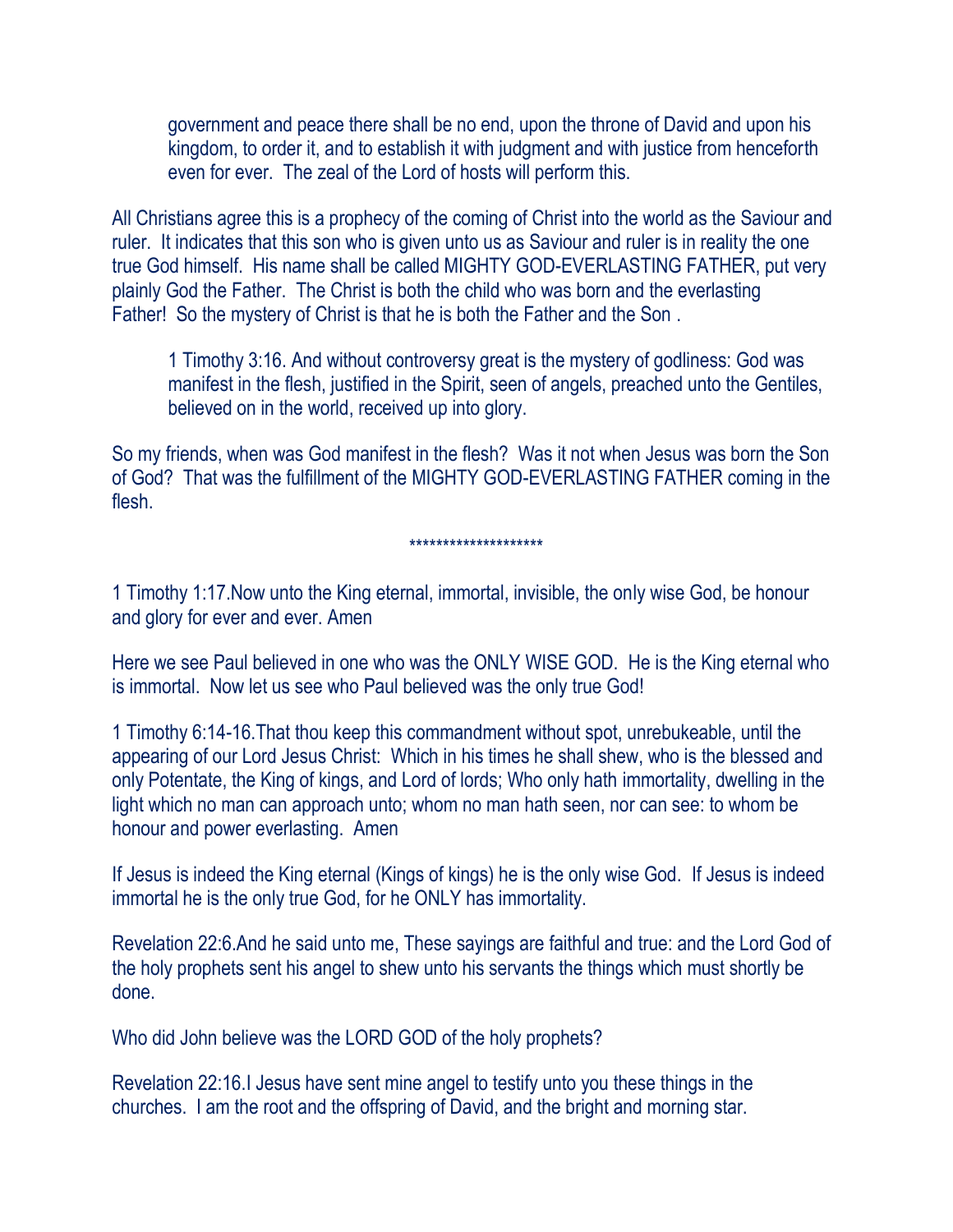So again Jesus impresses upon the apostle John he is both our Lord and God.

### \*\*\*\*\*\*\*\*\*\*\*\*\*\*\*\*\*\*\*\*

Malachi 2:10.Have we not all one father? Hath not one God created us? Why do we deal treacherously every man against his brother, by profaning the covenant of our fathers?

The one God would have always been God if he had never created anything. But he also became the father of all things by the miracle of creation. So if there is only one God and Jesus is the MIGHTY GOD there can be no other. If we all have but one father and Jesus is the EVERLASTING FATHER then he alone is God the Father! It is my earnest desire through this study many will see there is only one God who is the Father of the universe and that Jesus is himself God.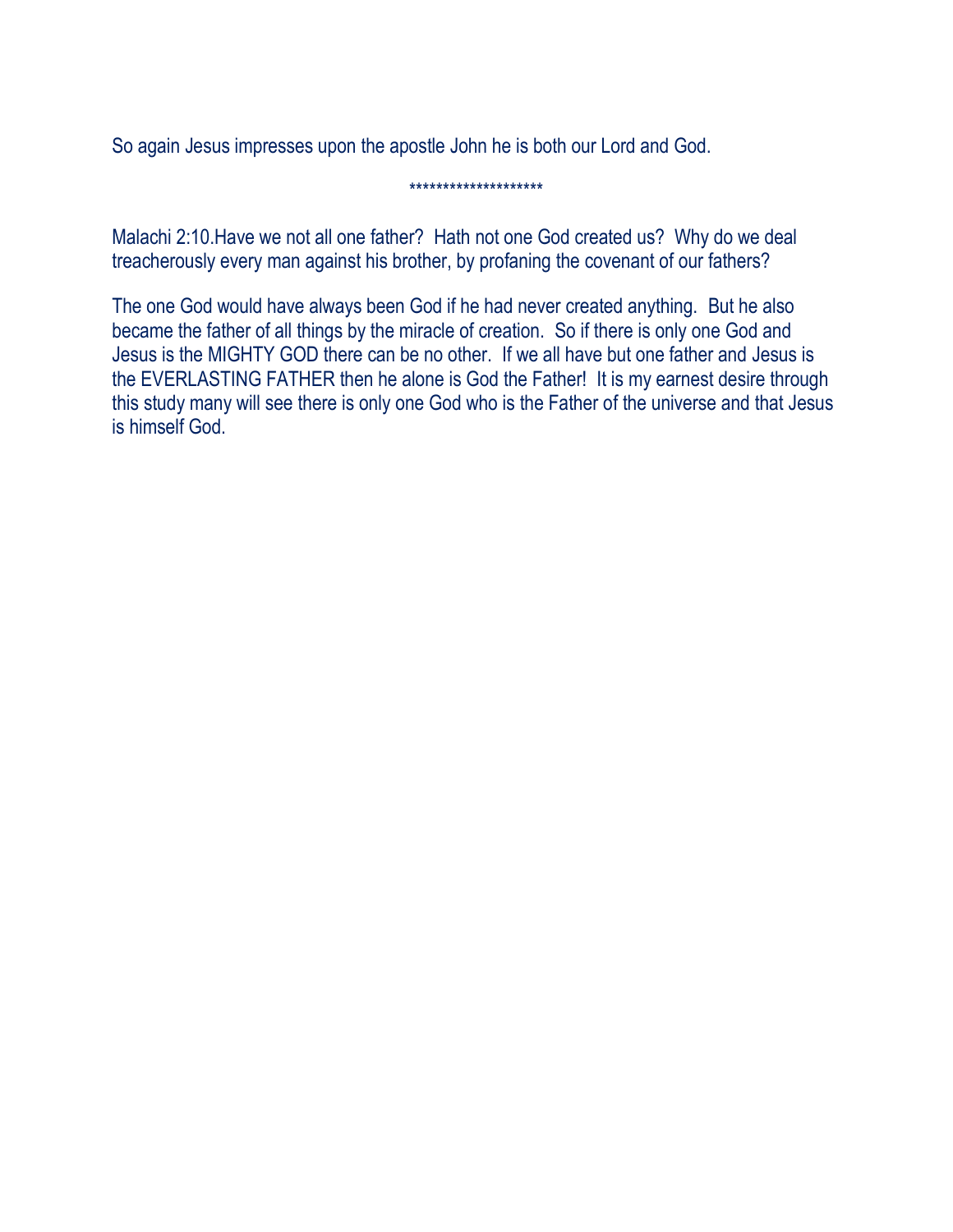# 2 The Invisible God Revealed

1 John 4:12...No man hath seen God at any time. If we love one another, God dwelleth in us, and his love is perfected in us.

1 Timothy 6:16...Who only hath immortality, dwelling in the light which no man can approach unto; whom no man hath seen, nor can see: to whom be honour and power everlasting. Amen

\*\*\*\*\*\*\*\*\*\*\*\*\*\*\*\*\*\*\*\*

Several places in the word of God we are told God has never been seen.

Isaiah 6:1-5...In the year that King Uzziah died I saw also the Lord sitting upon a throne high and lifted up and his train filled the temple. Above it stood the seraphim, each one had six wings, with twain he covered his face and twain he covered his feet and with twain he did fly. And one cried unto another and said Holy, Holy, Holy is the Lord of Hosts: the whole earth is fully of his glory. And the posts of the door moved at the voice of him that cried. and the house was filled with smoke. Then said I Woe is me! For I am undone, because I am a man of unclean lips, and I dwell in the midst of a people of unclean lips for mine eyes have seen THE KING THE LORD OF HOSTS.

So the question must be asked who or what did Isaiah and various others see when they proclaimed they had seen God? In the revelation of this mystery we will discover a truth that will honor Jesus to the highest place in the universe.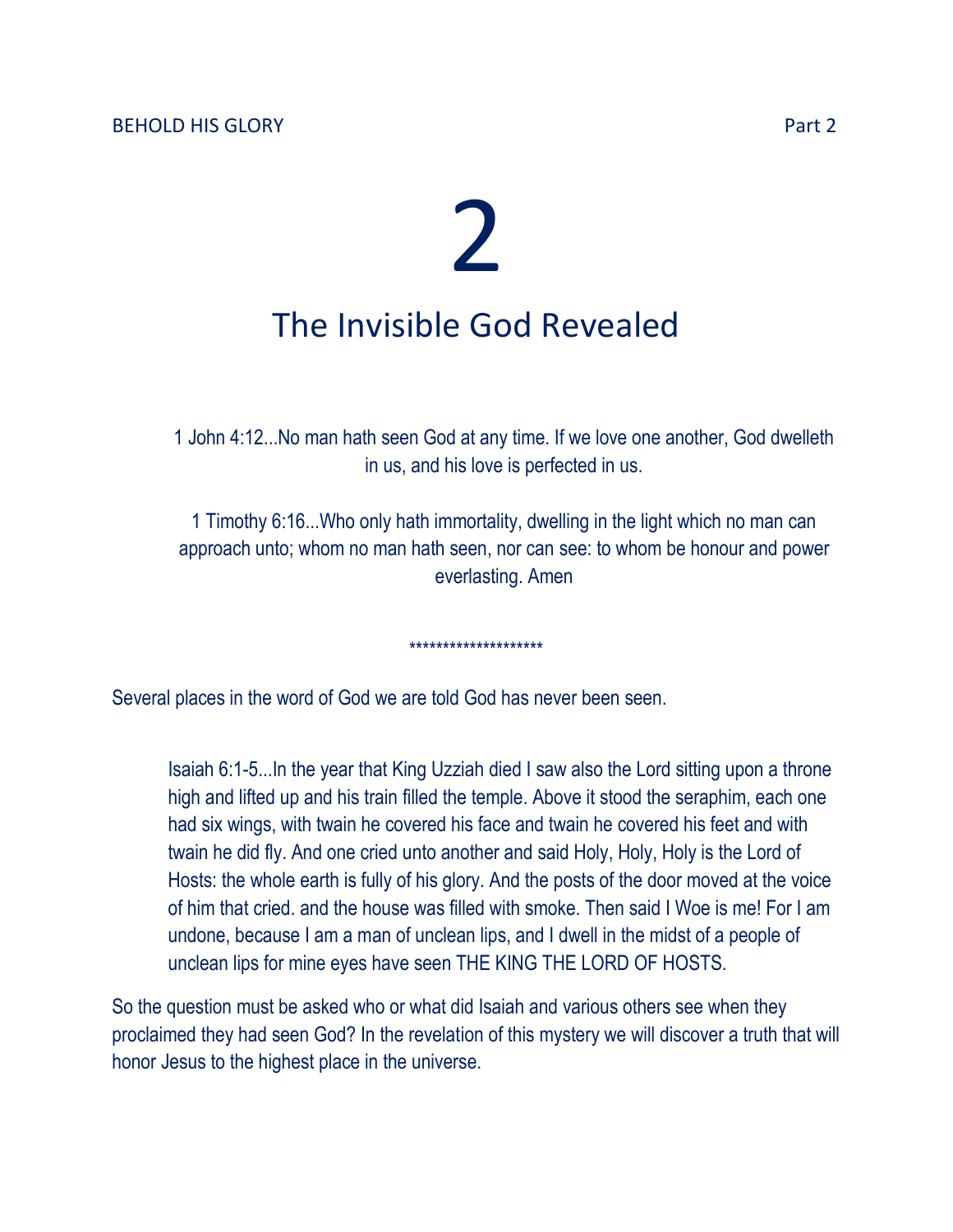1 Kings 8:27...But will God indeed dwell on the earth? Behold the heaven and heaven of heavens cannot contain thee; how much less this house that I have builded?

Solomon recognized that in his essence as omnipresent spirit God was bigger than the universe he created. Before creation he dwelt alone with himself. Since he never had a beginning he had an eternity to plan the creation of the universe. Since he as omnipresent spirit would be bigger than creation itself he desired to find a way to come inside what he would make and be part of it.

\*\*\*\*\*\*\*\*\*\*\*\*\*\*\*\*\*\*\*\*

John 1:1-3...In the beginning was the Word, and the Word was with God, and the Word was God. The same was in the beginning with God. All things were made by him; and without him was not anything made that was made.

Before the beginning God had no need of a form. He was omnipresent spirit dwelling alone so there was no one else to see him. But since he desired to be seen in his creation it was necessary for him to create a visible manifestation of himself.

This form or visible manifestation would be everything that he himself was except in reduced, visible form. This was not another person who was God but God himself dwelling in the visible form. This form he took would be the same as the angels who he would later create. That way when they were created he would be sitting there on his throne and would explain to them who they were and what he was. So they would not be seeing him as omnipresent spirit, they would be seeing him in angelic form as the image of the invisible God.

The Greek for WORD in these scriptures is LOGOS. Many meanings are given for this word in Strong's concordance. In context the one that seems to fit here is THE DIVINE EXPRESSION. For this visible angelic manifestation of the omnipresent spirit of God would be the full expression of himself. Today certain companies will have a little picture or design stamped on their product and we call that a logo. The purpose of the logo is that when people see it the actual company itself will come to mind. In the same way God's logos is what he has given creation as a small yet all-powerful expression of his own person.

So when we are told in the beginning was the Word it means the beginning of time. The Word existed from the beginning of time but the one who dwelt in the Word existed from eternity. So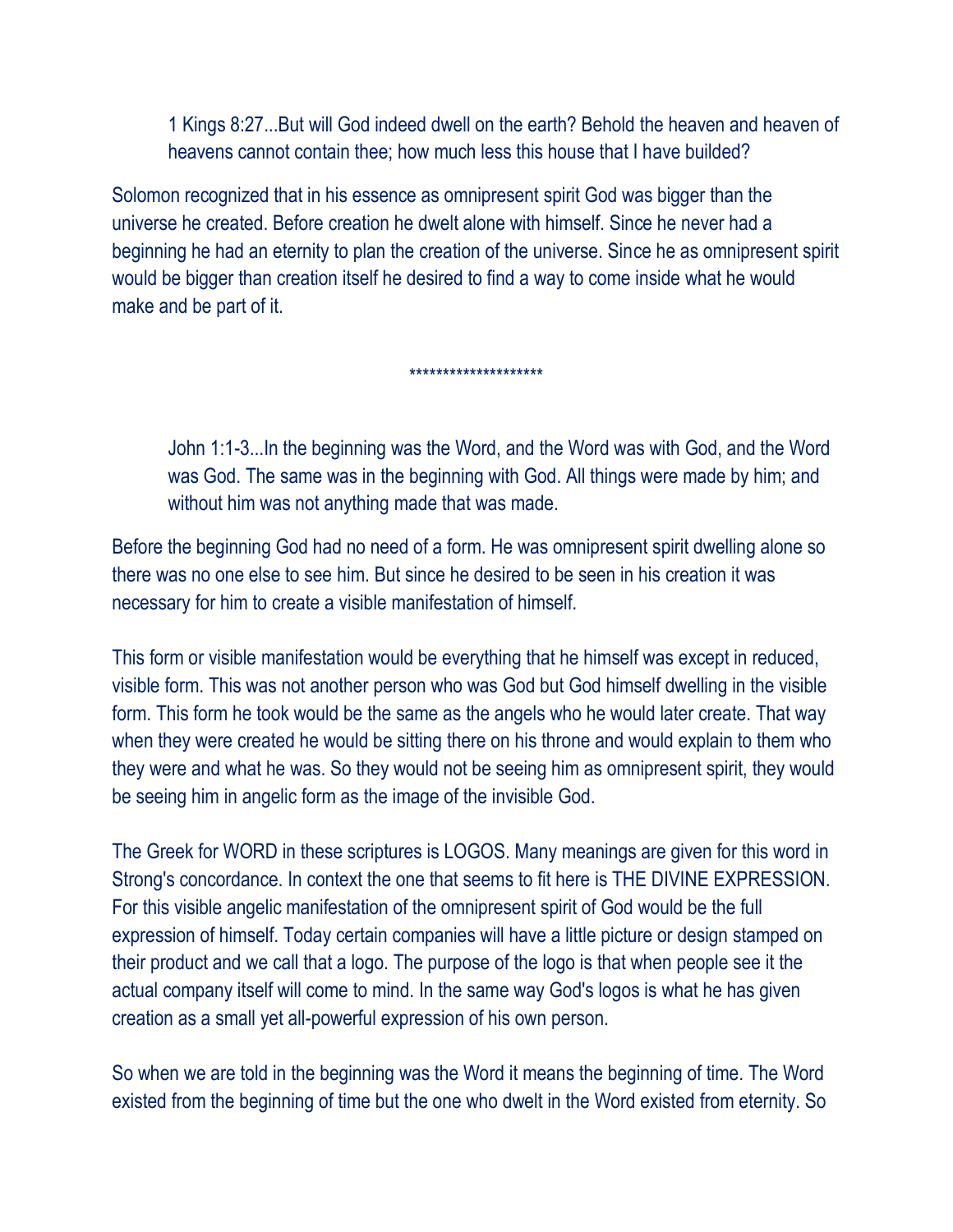at creation the WORD spoke and the omnipresent spirit moved to bring all things into being. We are told the Word was with God. It was a PORTION of his own being. So when John says and the WORD was God he is not implying the existence of two God's. Rather he is showing that the image of the invisible God is the ETERNAL GOD HIMSELF. Now we will show powerful proof that WORD was an angelic form that God used to manifest himself visibly to creation.

\*\*\*\*\*\*\*\*\*\*\*\*\*\*\*\*\*\*\*\*

Exodus 3:1-4...Now Moses kept the flock of Jethro his father in law, the priest of Median: and he led the flock to the backside of the desert, and came to the mountain of God, even to Horeb. And the ANGEL OF THE LORD appeared unto him in a flame of fire out of the midst of a bush: and he looked, and, behold, the bush burned with fire, and the bush was not consumed. And Moses said, I will now turn aside, and see this great sight, why the bush is not burnt. And when the Lord saw that he turned aside to see, God called unto him out of the midst of the bush, and said, Moses, Moses. And he said, Here am I. And he said, Draw not nigh hither: put off thy shoes from off they feet, for the place where on thou standest is holy ground. Moreover he said, I am the God of thy father, the God of Abraham, the God of Isaac, and the God of Jacob. And Moses hid his face; for he was afraid to look upon God.

When God introduced himself to Moses we are told the Angel of the Lord is what he saw in the bush. Even though what he saw was the Angel of the Lord yet we are told it was God who called to him out of the bush. So this is how Moses knew God face to face. He saw him in the person of the Angel of the Lord.

Isaiah 63:7-9...I will mention the lovingkindnesses of the Lord, and the praises of the Lord, according to all that the Lord hath bestowed on us, and the great goodness toward the house of Israel, which he hath bestowed on them according to his mercies, and according to the multitude of his lovingkindnesses. For he said, Surely they are my people, children that will not lie: so he was their Saviour. In all their affliction he was afflicted, and the angel of his presence saved them in his love and in his pity he redeemed them; and he bare them, and carried them all the days of old.

Who was it that carried Israel? Who was it that was afflicted in all their afflictions? Who was their Saviour? Isaiah the prophet tells us it was the Lord. Yet, it was the Lord doing all these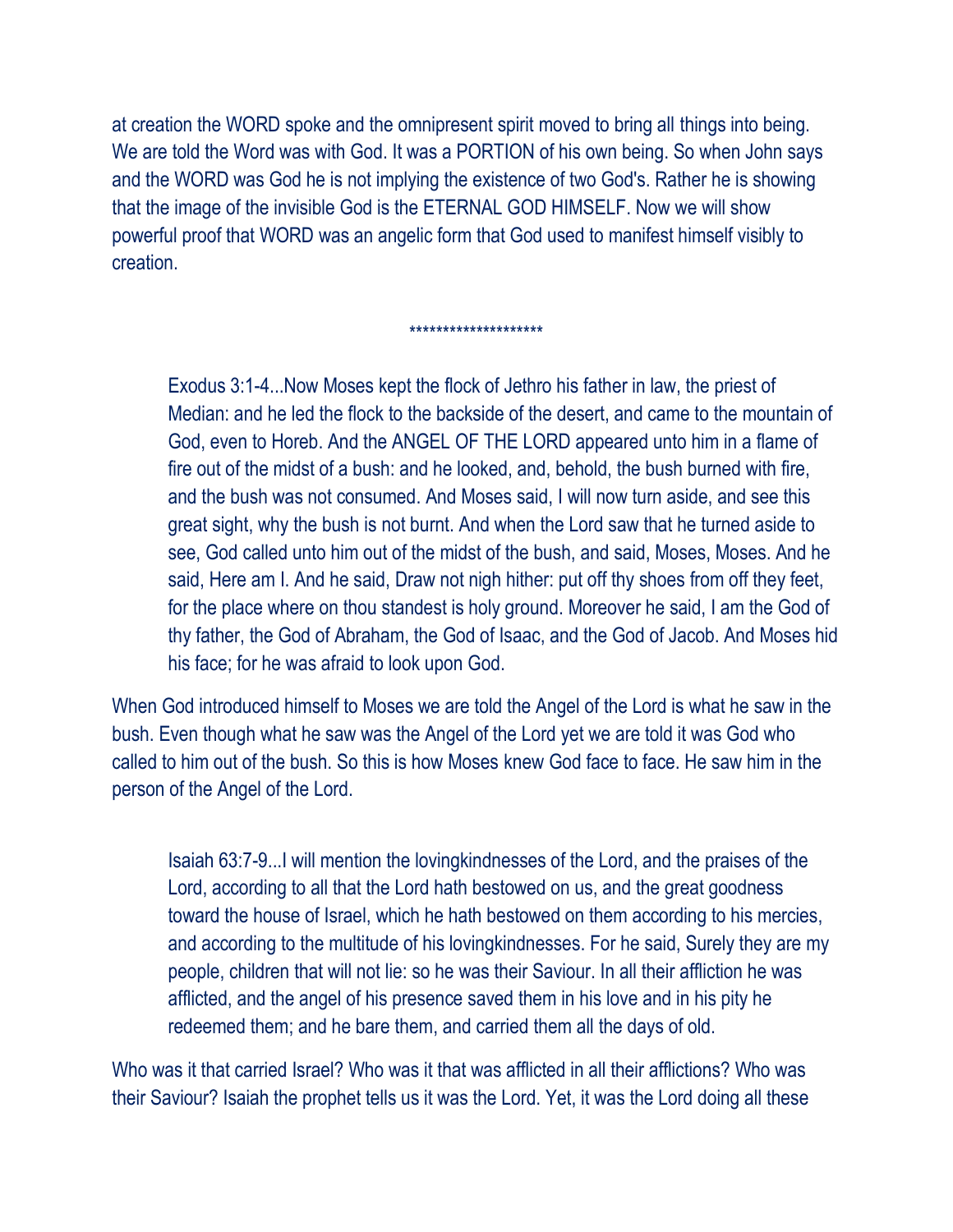things through the ANGEL OF HIS PRESENCE. When the angel of the Lord was present, the Lord Himself was present. As Israel saw the angel of his presence, they saw him, that is God Himself.

Genesis 32:24-30...And Jacob was left alone: and there wrestled a man with him until the breaking of the day. And when he saw that he prevailed not against him, he touched the hollow of Jacob's thigh and the hollow of Jacob's thigh was out of joint, as he wrestled with him. And he said, Let me go, for the day breaketh. And he said, I will not let thee go, except thou bless me. And he said unto him, What is thy name? and he said, Jacob. And he said, Thy name shall be called no more Jacob, but Israel: for as a prince hast thou power with God and with men, and hast prevailed. And Jacob asked him, and said, Tell me, I pray thee, thy name. And he said, Wherefore is it that thou dost ask after my name? And he blessed him there. And Jacob called the name of the place Peniel for I have seen God face to face, and my life is preserved.

So here we have the story of Jacob wrestling with an angel. Yet upon remembering this event, he said he had seen God face to face. Why? Because the angel of God WAS GOD.

Hosea 12:3-5...He took his brother by the heel in the womb, and by his strength he had power with God. Yea, he had power over the angel, and prevailed: he wept, and made supplication unto him: he found him in Bethel, and there he spake with us; Even the Lord God of hosts; the Lord is his memorial.

Here Hosea reiterates the story of Jacob wrestling with the angel. It says by his strength he had power WITH GOD. And why did he make supplication to the angel? Because he was THE LORD GOD OF HOSTS.

Genesis 48:15-16...And he blessed Joseph, and said, God, before whom my fathers Abraham and Isaac did walk, the God which fed me all my life long unto this day, The Angel which redeemed me from all evil, bless the lads: and let my name be named on them, and the name of my fathers Abraham and Isaac; and let them grow into a multitude in the midst of the earth.

On his death bed Jacob says plainly the ANGEL OF GOD who had been with him all his life was God himself. So what is our point in all of these scriptures? The biblical writers tells us "no man hath seen God at any time". So what is it about God no one has ever seen? Is it not his essence of omnipresent spirit? In his omnipresence God fills the whole universe and even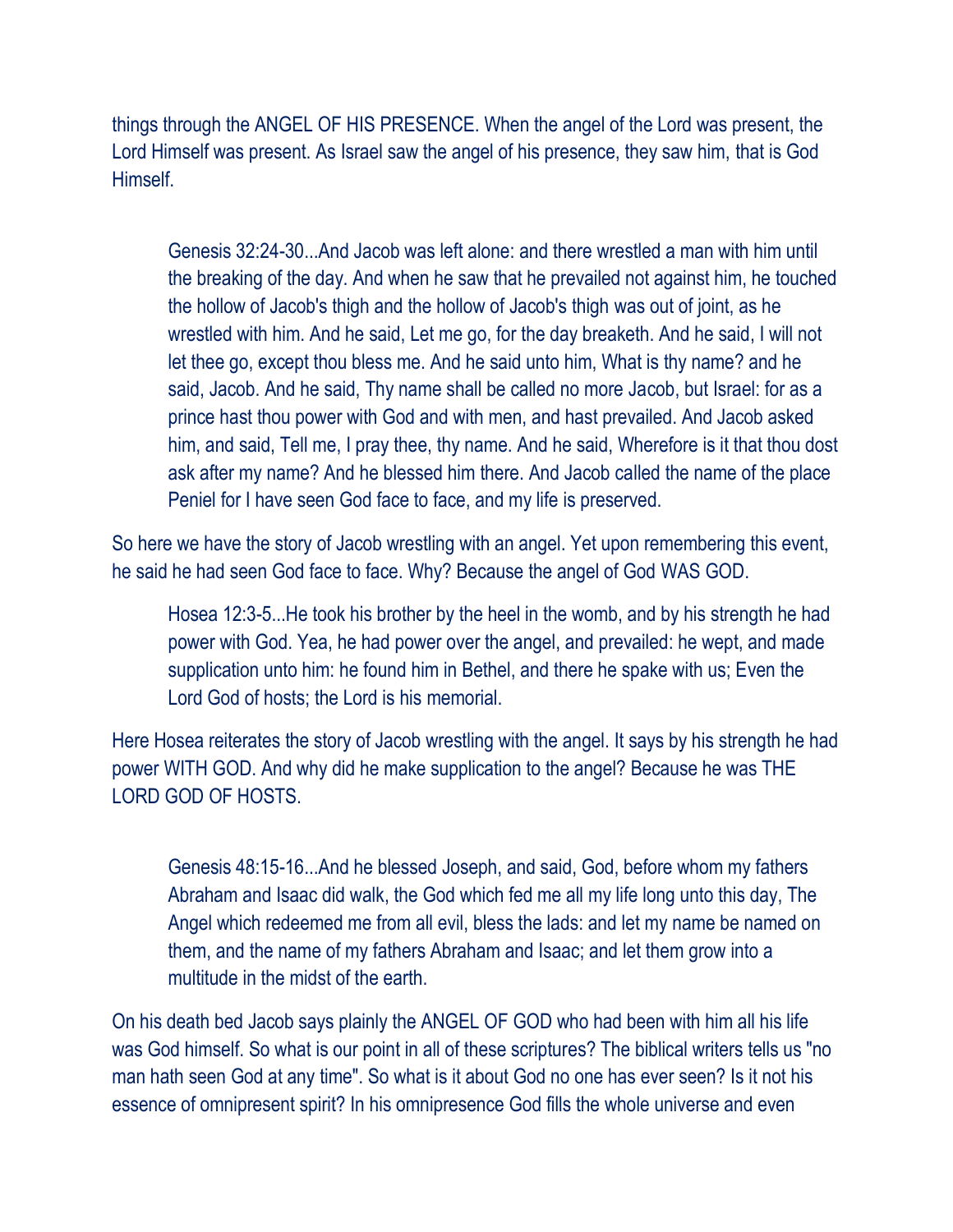beyond, because it is too small to contain him!

So what is it about God that men claim to have seen? In his wisdom the omnipresent creator formed an angelic image of himself as his visible expression that he may have personal, face to face, communication with that which he has created.

John 1:1... In the beginning was the Word, and the Word was with God, and the Word was God.

\*\*\*\*\*\*\*\*\*\*\*\*\*\*\*\*\*\*\*\*\*\*\*\*\*\*\*\*\*\*\*\*\*

The Angel of the Lord was the Word that was with God and also was God!

John 1:14. And the Word was made flesh, and dwelt among us, (and we beheld his glory, the glory as of the only begotten of the Father,) full of grace and truth.

When the time came for God to redeem fallen mankind, something happened to the Word. The Word had always dwelt in unapproachable light (omnipresent spirit). To become our Saviour he would have to have a human nature including a body of flesh. At just the right moment, the omnipresent Holy Spirit transformed the Word into a seed small enough to fit into the womb of a young virgin named Mary.

Matthew 1:18...Now the birth of Jesus Christ was on this wise: When as his mother Mary was espoused to Joseph, before they came together, she was found with child of the Holy Ghost.

Luke 1:35... And the angel (Gabriel) answered and said unto her, The Holy Ghost shall come upon thee, and the power of the Highest shall overshadow thee: therefore also that holy thing which shall be born of thee shall be called the Son of God.

Notice that in both of these verses it is the Holy Ghost (omnipresent spirit) who is the Father of our Lord Jesus Christ. All during the years of his life when he spoke of, and prayed to his Father he was talking about the Holy Ghost. Now the Word which was God's visible image had been changed from spirit to flesh. And Gabriel told Mary that holy thing shall be called THE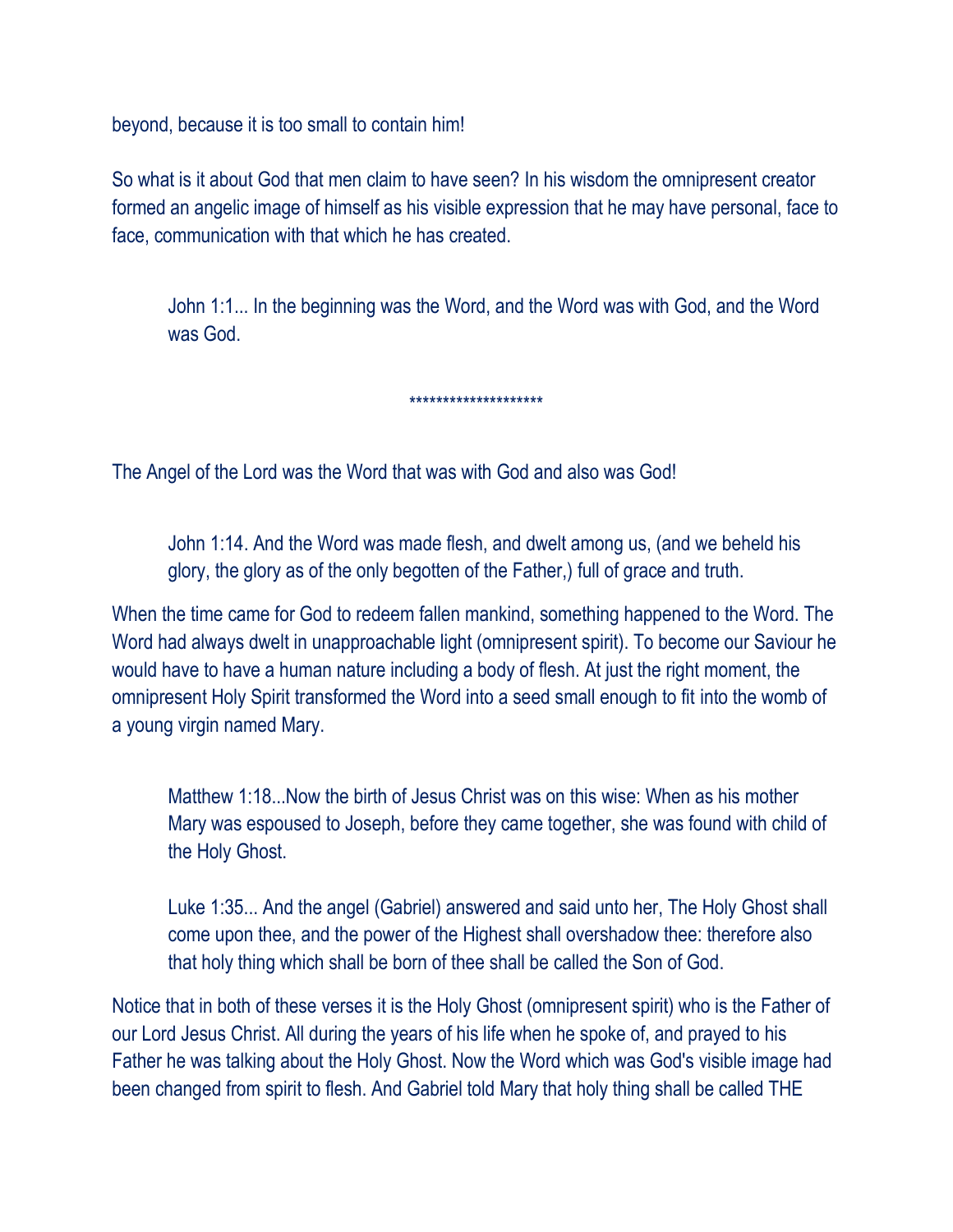SON OF GOD. So this child who was born, this son who was given, had pre-existed as the Mighty God, the Everlasting Father. Now Jesus had two natures. Or two modes of existence.

\*\*\*\*\*\*\*\*\*\*\*\*\*\*\*\*\*\*\*\*

### John 3:13...And no man hath ascended up to heaven, but he that came down from heaven, even the Son of man which is in heaven.

As a human being on earth he was a man, the Son of God. At the same time in heaven he remained God-the Everlasting Father. While he walked around on the Earth as man he was overseeing everything that was happening on every Planet in every Galaxy in the Universe! He was fully man and fully God at the same time. While he was here as a human being he knew the same limitations and temptations as any other man yet without sin. [b] So even though in Christ there are two separate natures, or modes of existence they are somehow linked together. The mighty works of healing and casting out of devils and prophetic visions were done through his connection to the Father.

This is what Jesus meant when he said my Father is greater than I. The God nature that he still held in his heavenly existence was greater than his human nature.

At this present time Jesus (Jesus Christ) is simultaneously God and man.

### For there is one God, and one mediator between God and men, the man Christ Jesus; 1 Timothy 2:5

If there is only one who is God it must be Jesus in his existence as YHWH. In his humanity he is the man chosen of God to be his exact representation. If we want to see God we must see him in Christ.

In Old Testament times the image of the invisible God was the angel of the Lord. Those people who lived then could only see God through him. He was their mediator. If and when you saw the angel of God you saw God.

In our times the Son of man is his visible image. If we are seeking God today we need look no further than his mediator, even Christ Jesus!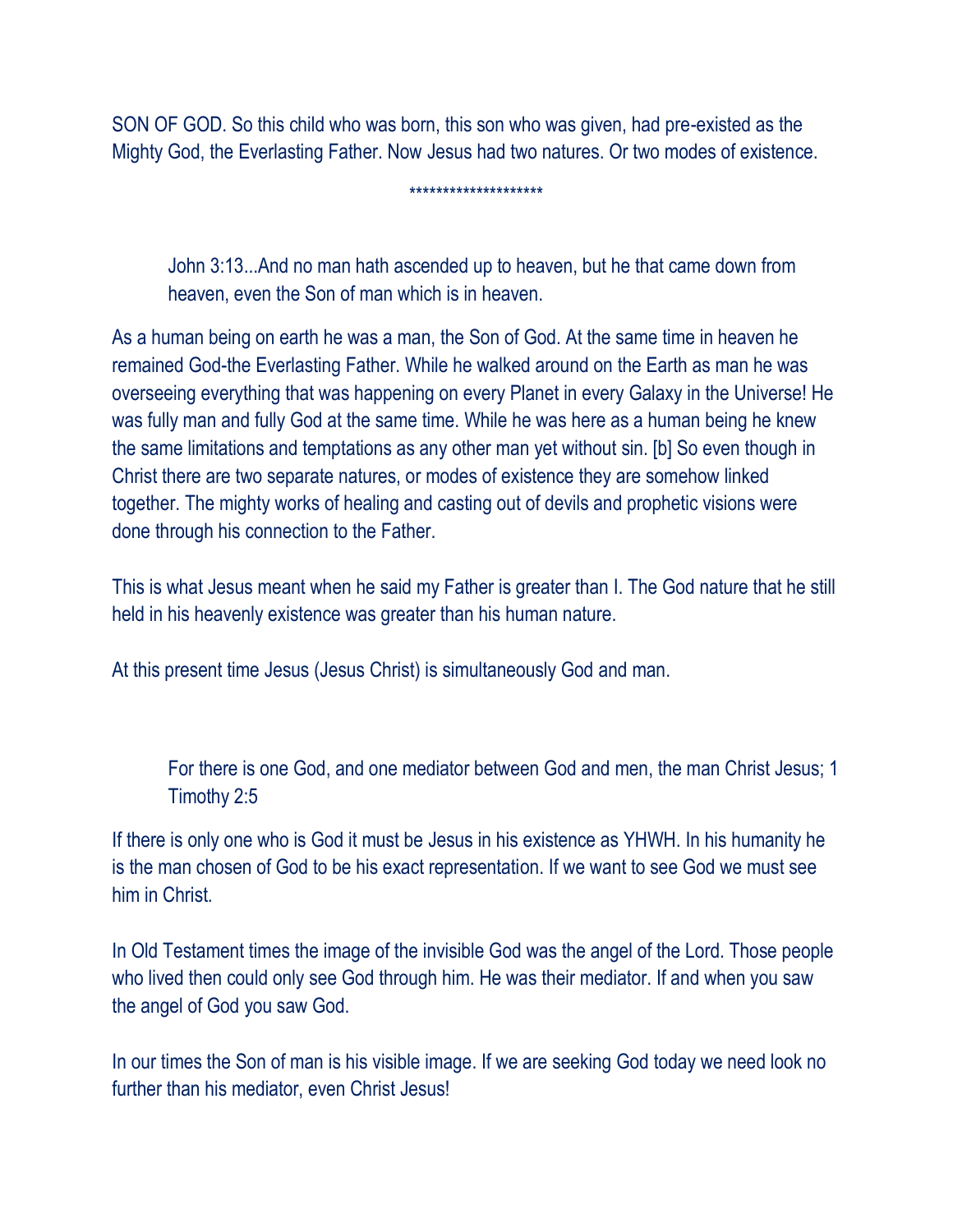# 3

## Three Manifestations of the One God

Matthew 10:19-20. But when they deliver you up, take no thought how or what ye shall speak: for it shall be given you in that same hour what ye shall speak. For it is not ye that speak, but the Spirit of your Father which speaketh in you.

Mark 13:11. But when they shall lead you, and deliver you up, take no thought beforehand what ye shall speak, neither do ye premeditate: but whatsoever shall be given you in that hour, that speak ye: for it is not ye that speak, but the Holy Ghost.

If the Father and the Holy Ghost are separate and distinct persons which inspired writer is correct? Matthew tells us the Spirit of the Father will speak, but Mark says it will be the Holy Ghost.

Luke 21:14-15. Settle it therefore in your hearts, not to meditate before what ye shall answer: For I will give you a mouth and wisdom, which all your adversaries shall not be able to gainsay nor resist.

And now to add fuel to the fire Luke records the same discourse by saying it is Jesus who will do the speaking! Is it not very likely they were all three inspired to write what they wrote because THESE THREE ARE ONE?

### \*\*\*\*\*\*\*\*\*\*\*\*\*\*\*\*\*\*\*\*

Romans 6:4.Therefore we are buried with him by baptism into death: that like as Christ was raised up from the dead by the glory of THE FATHER, even so we also should walk in the newness of life.

1 Peter 3:18. For Christ also hath suffered for sins, the just for the unjust, that he might bring us to God, being put to death in the flesh, but quickened by THE SPIRIT.

As concerning the resurrection we see the apostle Paul states Christ was raised from the dead by the Father. Then Peter says he was raised (or quickened) by the Holy Ghost. Did it take two separate and distinct persons who are both God to raise one man from the dead?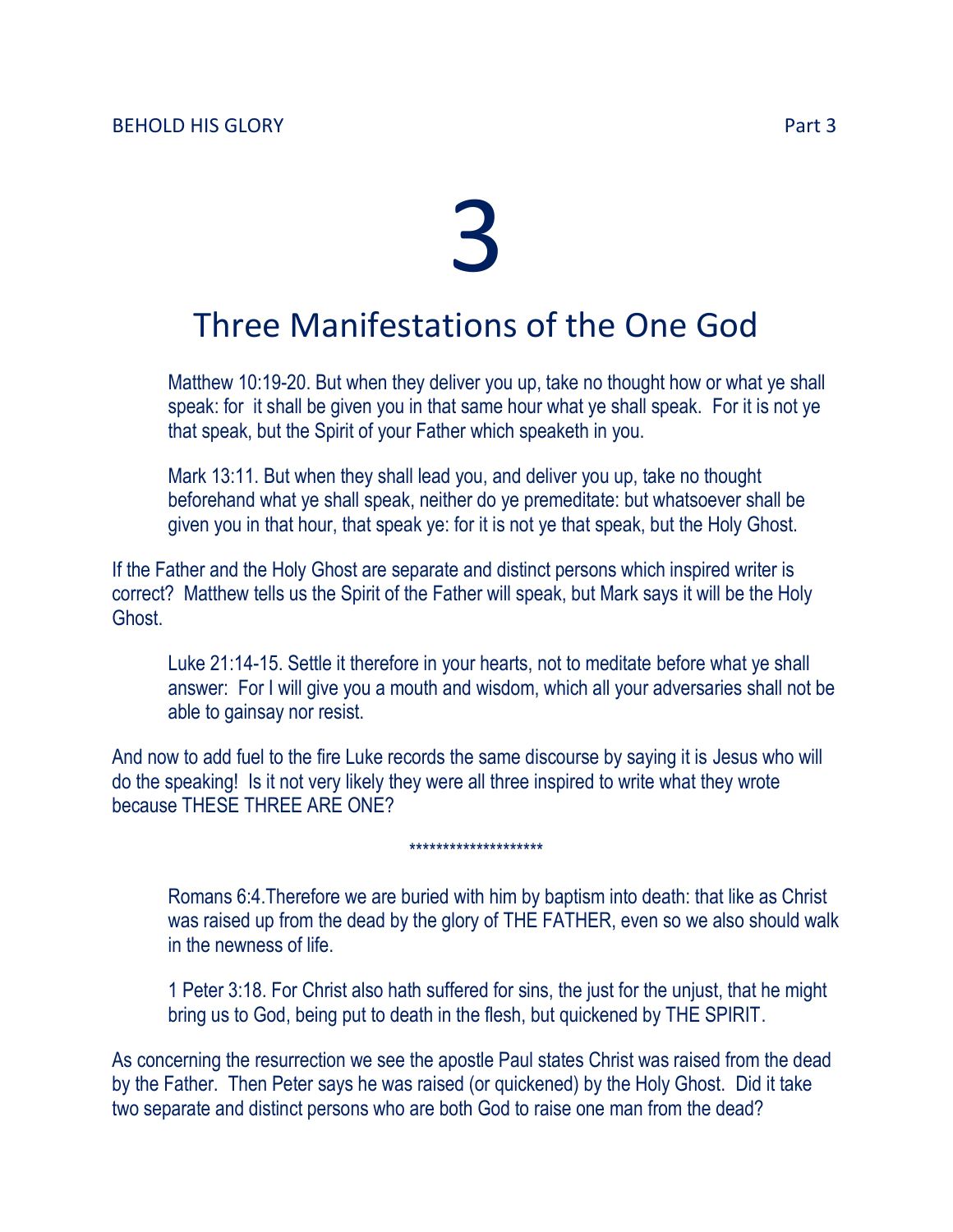John 2:18-21.Then answered the Jews and said unto him, What sign shewest thou unto us, seeing that thou doest these things? Jesus answered and said unto to them, Destroy this temple, and in three days I WILL RAISE IT UP. Then said the Jews, Forty and six years was this temple in building, and wilt thou rear it up in three days? But he spake of the temple of his body.

Now we have the ASTOUNDING statement by Jesus that it is HE HIMSELF who will resurrect HIMSELF! Saints of God, It would not take three divine persons to raise ONE MAN from the dead! No doubt the Holy Spirit wants us to see that these three are one and the SAME SPIRIT.

1 Corinthians 12:4-6.Now there are diversities of gifts, but the SAME SPIRIT, And there differences of administrations, but the SAME LORD. And there are diversities of operations, but it is the SAME GOD which worketh all in all.

So who is working the gifts in the believer? Verse 4 says the SAME SPIRIT. Verse 5 says the SAME LORD. Verse 6 says the SAME GOD.

1 Corinthians 12:11.But all these worketh that ONE AND THE SELFSAME SPIRIT, dividing to every man severally as HE WILL.

So evidently the same Lord, the same Spirit and same God is a HE. He is one and the SELFSAME SPIRIT. God never says he is three, but always that he is ONE!

Ephesians 4:4-6.There is one body, and one Spirit, even as ye are called in one hope of your calling; One Lord, one faith, one baptism, One God and Father of all, who is above all, and through all, and in you all.

The apostle Paul knew only one Lord. Who was he?

Acts 9:5.And he said, Who art thou, Lord? And the Lord said, I AM JESUS whom thou persecutest: it is hard for thee to kick against the pricks.

The ONLY LORD Paul knew was Jesus .

The apostle Paul knew only one Spirit. Who was he?

2 Corinthians 3:16-17. Nevertheless when it shall turn to the Lord, the veil shall be taken away. Now THE LORD IS THAT SPIRIT: and where the Spirit of the Lord is, there is liberty.

So to Paul Jesus was the only Lord. And now the same man writing under inspiration says, THE LORD IS THAT SPIRIT! Jesus himself is ONE SPIRIT Paul knew.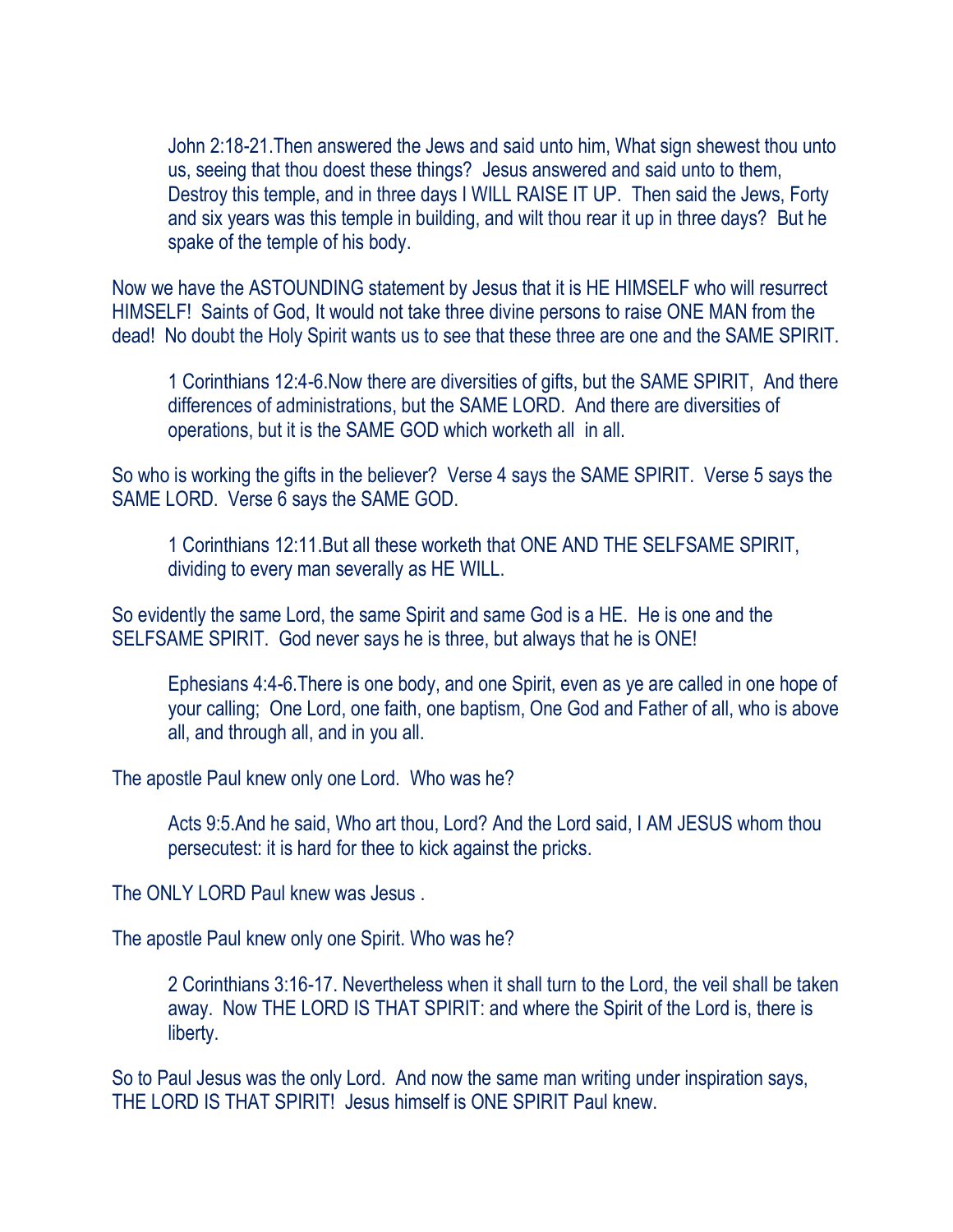Paul knew only one who was both God and Father. Who as he?

Isaiah 9:6. For unto us a child is born, unto us a son is given: and the government shall be upon his shoulder: and his name shall be called Wonderful, Counsellor, The mighty God, The everlasting Father, The Prince of Peace.

Now we see the all powerful truth that it is THE SON (Jesus) who is both THE MIGHTY GOD THE EVERLASTING FATHER! So if Jesus is both God and Father, then he is the ONLY GOD AND FATHER. Because the apostle Paul said there is ONLY ONE who is both God and Father.

### \*\*\*\*\*\*\*\*\*\*\*\*\*\*\*\*\*\*\*\*

1 John 5:7-8. For there are three that bear record in heaven, the Father, the Word, and the Holy Ghost: and these three are one. And there are three that bear witness in earth, the Spirit, and the water, and the blood: and these three agree in one.

The blood, water, and spirit AGREE IN ONE. The Father, the Word, and the Holy Ghost ARE ONE. Can you see there is a difference between agreeing in one, and BEING ONE? If the spirit wanted us to believe there are three divine persons each one God IN HIS OWN RIGHT he would have said these three agree in one. He did not! He said these three ARE ONE.

Matthew 28:19. Go ye therefore, and teach all nations, baptizing them in the name of the Father, and of the Son, and of the Holy Ghost:

This command of Christ is cited as a basis for Trinitarian doctrine. Was Christ commanding the apostles to preach three separate, co-eternal, co-equal members of the Godhead? Notice he says to baptize in THE NAME. Singular. Let us see how the apostles obeyed this command.

Acts 2:38. Then Peter said unto them, Repent, and be baptized every one of you in the name of Jesus Christ for the remission of sins, and ye shall receive the gift of the Holy Ghost.

Acts 8:16. For as yet he was fallen upon none of them: only they were baptized in the name of the Lord Jesus.

Acts 10:48. And he commanded them to be baptized in the name of the Lord. Then prayed they him to tarry certain days.

Acts 19:5. When they heard this, they were baptized in the name of the Lord Jesus.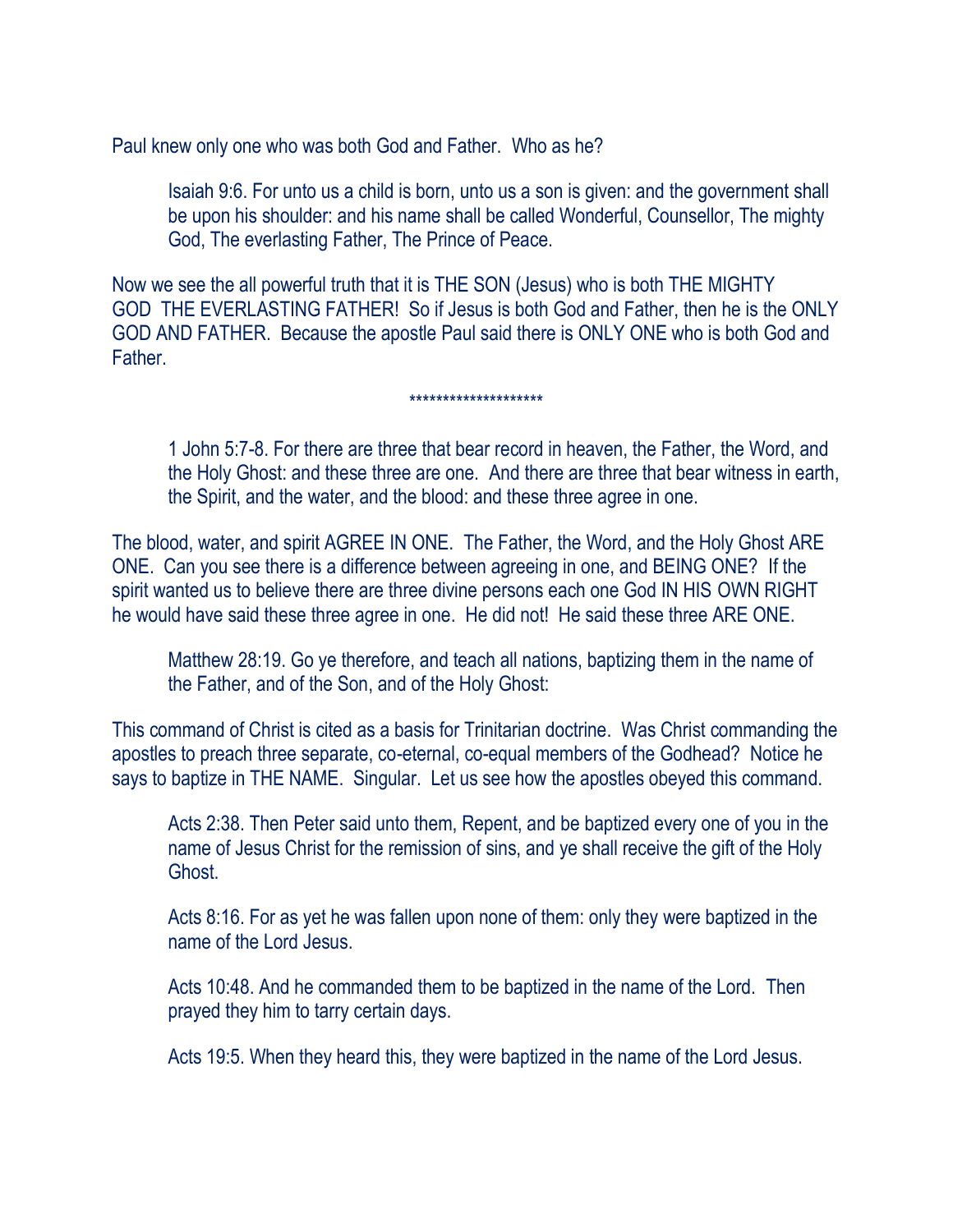The apostles in every case in the book of acts baptized converts into the name of Jesus Christ (Jesus).

Why did they do this? They had spent some three years walking with him and hearing his teachings before he was crucified. They walked with him forty days after his resurrection. THEY KNEW THE TRUTH!

The Father, Son, and Holy Ghost are three manifestations of the ONE BEING WHO IS GOD.

There is one name that now brings salvation to the world.

Acts 4:12. Neither is there salvation in any other: for there is none other name under heaven given among men, whereby we must be saved.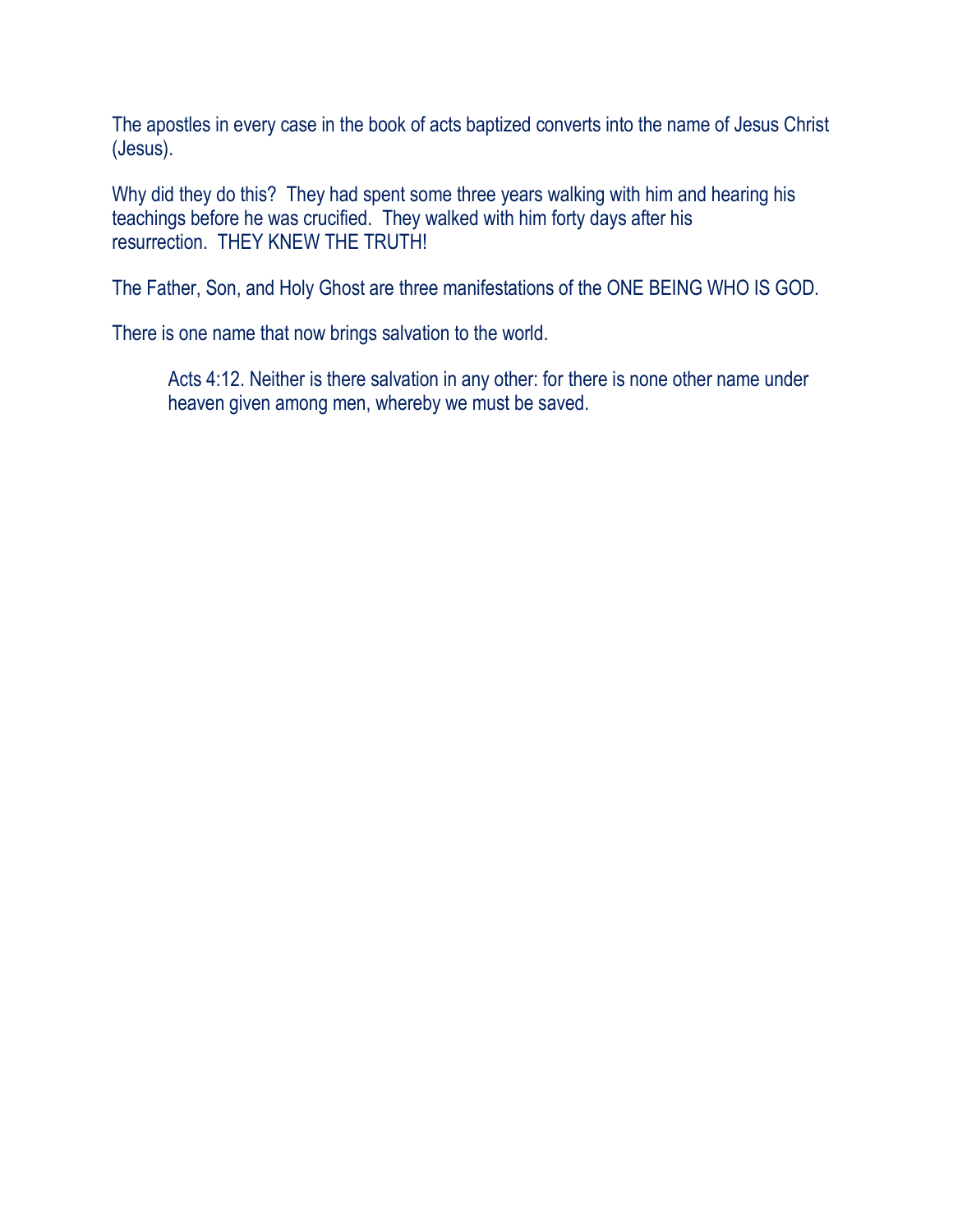# 4

## God the Father Manifested in Flesh

Colossians 2:2-3. That their hearts might be comforted, being knit together in love, and unto all riches of the full assurance of understanding, to the acknowledgement of the mystery of God, and of the Father, and of Christ; In whom are hid all the treasures of wisdom and knowledge.

Paul says there is a mystery concerning God. That is why sometimes it seems difficult to reconcile statements of scripture about the identity of the Father and Christ.

Luke 10:21-22.In that hour Jesus rejoiced in spirit and said, I thank thee, O Father, Lord of heaven and earth, that thou hast hid these things from the wise and prudent, and hast revealed them unto babes: even so, Father; so it seemed good in thy sight. All things are delivered to me of my Father: and no man knoweth who the Son is, but the Father; and who the Father is, but the Son, and he to whom the Son will reveal him.

Jesus says that the Father has HIDDEN the truth about the Father and the Son from some. He doesn't allow those who are full of their own wisdom so see him in all of His splendor. On the other hand it is his joy to be known by the humble. Jesus says we can only understand the mystery of both the Father and the Son by divine revelation given by Himself.

2 Corinthians 6:16-18. And what agreement hath the temple of God with idols? For ye are the temple of the living God; as God hath said, I will dwell in them, and walk in them; and I will be their God, and they shall be my people. Wherefore come out from among them, and be ye separate, saith the Lord, and touch not the unclean thing; and I will receive you, And will be a Father unto you, and ye shall be my sons and daughters, saith the Lord Almighty.

Here the Lord Almighty says if we separate ourselves to him he will be our Father. So if the Lord will allow us to see who is the Lord Almighty is we will know the identity of our Father.

Revelation 1:7-8. Behold, he cometh with clouds; and every eye shall see him. And they also which pierced him: and all kindreds of the earth shall wail because of him. Even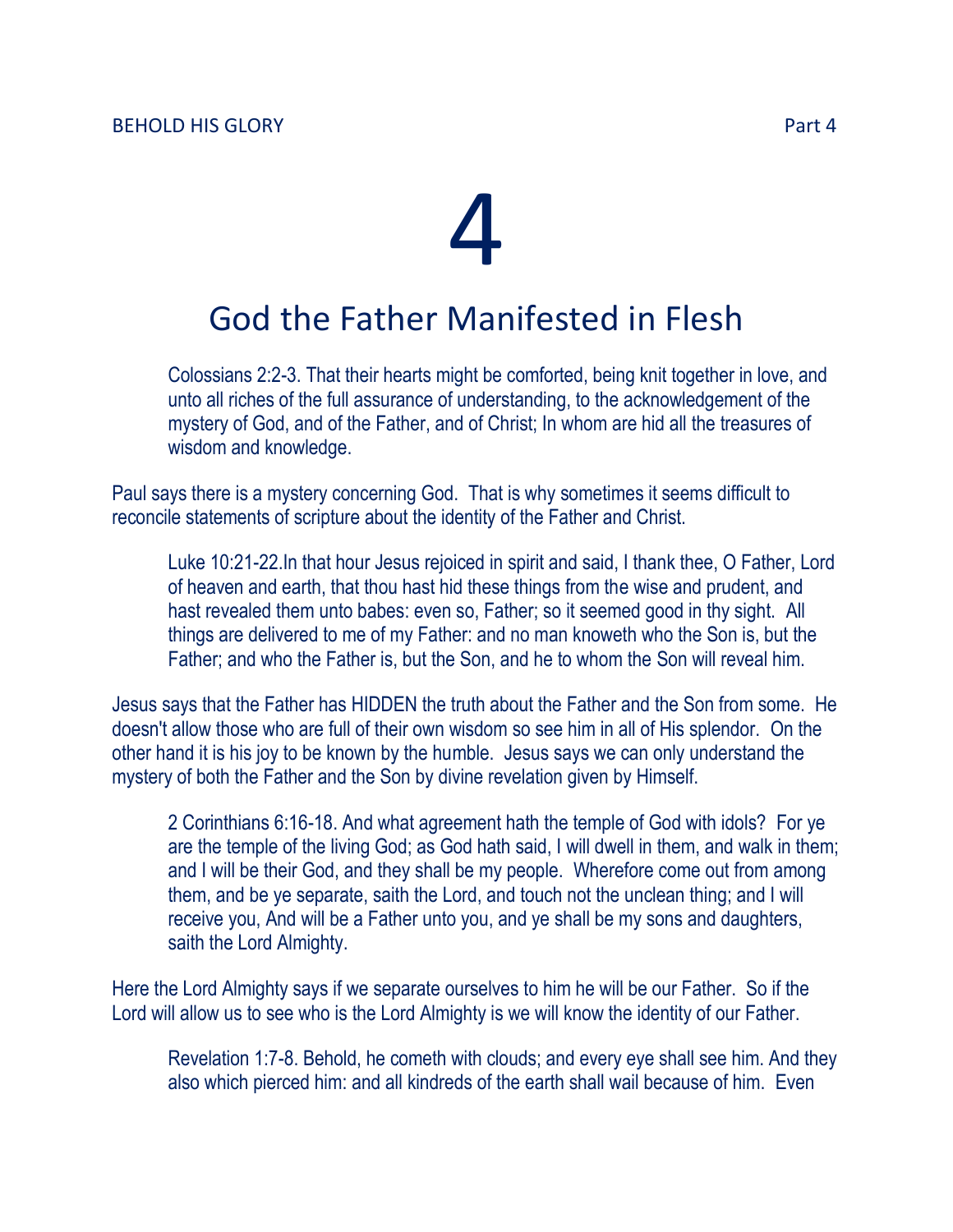so, Amen. I am Alpha and Omega, the beginning and the ending, saith the Lord, which is, and which was, and which is to come, the Almighty.

The subject of verse 7 is the coming of Christ. We note it is he who was pierced for us. He calls himself the Alpha and Omega. He is the Lord (which was and which is and which is to come) THE ALMIGHTY. So if Jesus himself is the Lord Almighty then we understand that he is THE FATHER of the Christian.

Revelation 21:5-7. And he that sat upon the throne said, Behold, I make all things new. And he said unto me, Write: for these words are true and faithful. And he said unto me, It is done. I am Alpha and Omega, the beginning and the end. I will give unto him that is athirst of the fountain of the water of life freely. He that overcometh shall inherit all things; and I will be his God, and he shall be my son.

We have already seen in Revelation 1:7-8, that the Alpha and Omega, the beginning and the ending is Jesus. We are told in Revelation 21:7 the overcomers are his sons. If the overcomers are his sons that means Jesus is the Father!

Titus 1:1-4. Paul, a servant of God, and an apostle of Jesus Christ, according to the faith of God's elect, and the acknowledging of the truth which is after godliness; In hope of eternal life, which God, that cannot lie, promised before the world began; But hath in due times manifested his word through preaching, which is committed unto me according to the commandment of God our Saviour; To Titus, mine own son after the common faith: Grace, mercy, and peace, from God the Father and the Lord Jesus Christ our Saviour.

Here the apostle Paul imparts blessings to Titus from God the Father and the Lord Jesus Christ our Saviour. So we have God who is the FATHER and we have the Lord Jesus Christ who is the SAVIOUR. Is Paul implying these are two separate and distinct beings of God? In that very same epistle, the same man writing, says the following.

Titus 2:13. Looking for that blessed hope, and the glorious appearing of the GREAT GOD and our SAVIOUR Jesus Christ;

Therefore if God is the Father and Jesus Christ is the Saviour, then Jesus Christ must be both, for Paul says our great God and our Saviour is JESUS CHRIST.

1 Corinthians 8:4-6. As concerning therefore the eating of those things that are offered in sacrifice unto idols, we know that an idol is nothing in the world, and that there is none other God but one. For though there be that are called gods, whether in heaven or in earth, (as there be gods many, and lords many,) But to us there is but one God,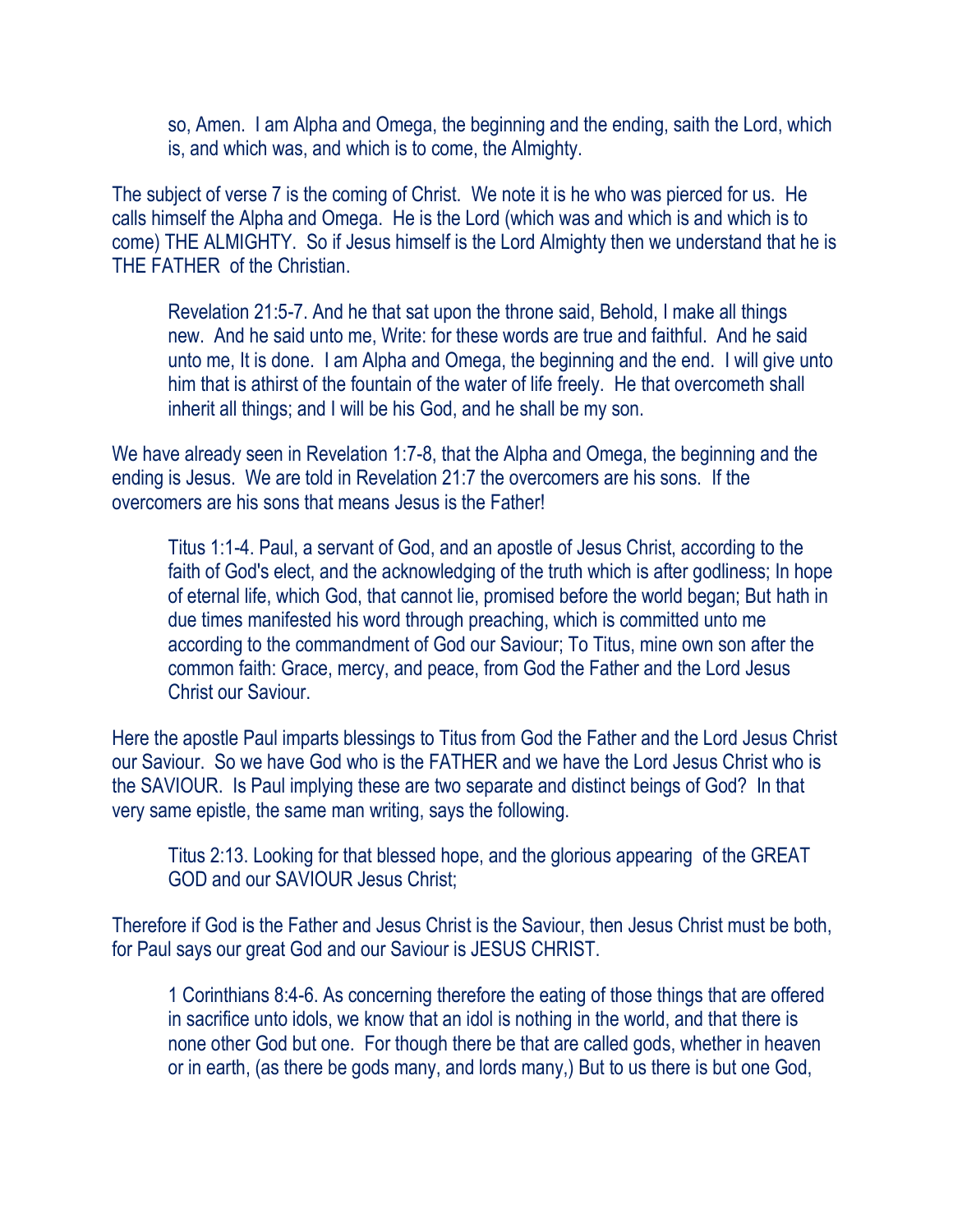the Father, of whom are all things, and we in him; and one Lord Jesus Christ, by whom are all things, and we by him.

Some see a sharp separation between the one God who is the Father and the one Lord who is Jesus Christ. We must remember that the Holy Spirit has put a cloak of mystery over the identity of the Father and the Son. True enough there is only one God and there is only one Lord. Now let us look and see who the apostles of the New Testament Church believed they were.

John 20:27-28. Then saith he to Thomas, Reach hither thy finger, and behold my hands; and reach hither thy hand, and thrust it into my side: and be not faithless, but believing. And Thomas answered and said unto him, MY LORD AND MY GOD.

All the apostles were gathered together when Thomas proclaimed Jesus was both his Lord and his God. This was the truth that was plainly revealed to the apostles. So for those who have ears to hear there is one God and that is Jesus and also there is one Lord who is also Jesus. For the Lord our God IS ONE.

Revelation 22:3-5. And there shall be no more curse: but the throne of God and of the Lamb shall be in it; and his servants shall serve him: And they shall see his face; and his name shall be in their foreheads. And there shall be no night there; and they need no candle, neither light of the sun; for the Lord God giveth them light: and they shall reign for ever and ever.

Notice that the throne of God and the Lamb IS SINGULAR. Also his servants shall serve him not them. They shall see HIS FACE, NOT THEIR FACES. And HIS NAME, NOT THEIR NAMES shall be in their foreheads. It is called the throne of God and of the Lamb. We know the Lamb is Jesus. Who is the Lord God that giveth them light? Thomas answered and said unto him, (Jesus) MY LORD AND MY GOD. So the throne of God is occupied by ONE who is BOTH God and the Lamb.

Ephesians 5:8. For ye were sometimes darkness, but now are ye light in the Lord: walk as children of light:

If Christians are the children of light then the light is their father. WHO IS THE LIGHT?

John 12:44-46. Jesus cried and said, He that believeth on me, believeth not on me, but on him that sent me. And he that seeth me seeth him that sent me. I am come a light into the world, that whosoever believeth on me should not abide in darkness.

Jesus is the light. We are the children of light. Conclusion? Jesus is our Father.